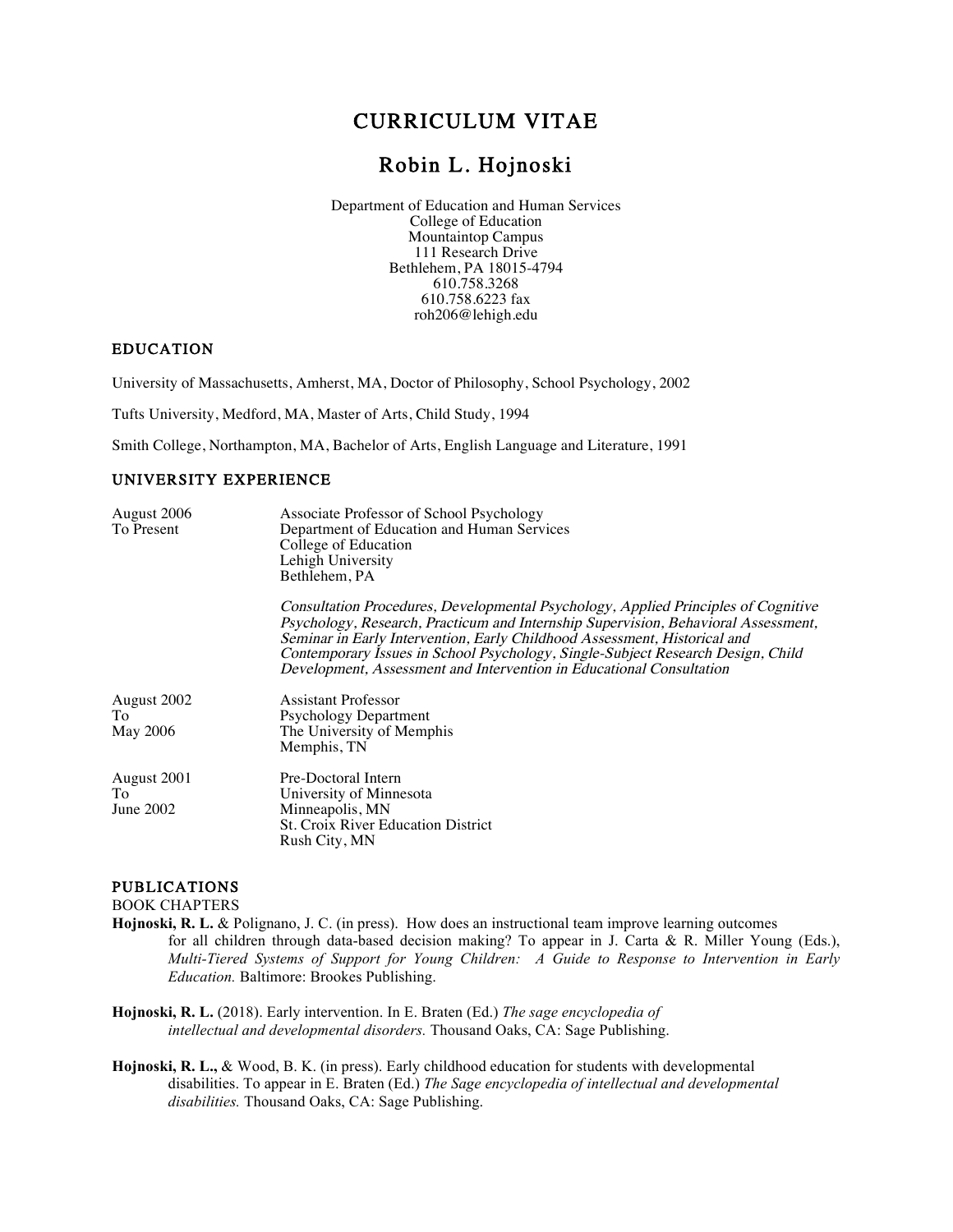- Hojnoski, R. L., Missall, K. N., & Miller Young, R. (2016). Defining and measuring early academic development to promote student outcomes. In  $\hat{A}$ . Garro (Ed.), Early childhood assessment in school and clinical psychology, (pp. 51-72). New York: Springer Publishing.
- Hojnoski, R. L. & Missall, K. N. (2010). Social development in preschool classrooms: Promoting engagement, competence, and school readiness. In M. R. Shinn & H. M. Walker (Eds). Interventions for achievement and behavior problems in a three-tier model including RTI (pp. 703-728). Bethesda, MD: National Association of School Psychologists.
- Armstrong, K., Missall, K. N., Shaffer, E., & **Hojnoski, R. L**. (2009). Positive Psychology: Promoting positive adaptation during the early childhood years. In R. Gilman, S. Huebner, & M. Furlong (Eds.), *Handbook of positive psychology* (pp. 339-351). New York: Routledge.
- Missall, K. N., & Hojnoski, R. L. (2008). School transitions: Elementary school. In E. Anderman (Ed.) Psychology of classroom learning: An encyclopedia. Detroit: Macmillan Reference.
- Missall, K. N., & **Hojnoski, R. L.** (2007). The critical nature of young children's emerging peer-related social competence for transition to school. In W. H. Brown, S. L. Odom, & S. R. McConnell (Eds,) *Peer-related social competence of young children*, 2nd Ed. (pp. 117-137). Baltimore, MD: Brookes.
- Phaneuf, R. L. & Stoner, G. (2002). Preschool assessment. In R. Fernandez Ballesteros (Ed.) Encyclopedia of Psychological Assessment. Sage Publications: London.
- Stoner, G., Scarpati, S. E., Phaneuf, R. L., & Hintze, J. M. (2002). Using curriculum based measurement to evaluate intervention efficacy. In J.K. Luiselli and C. Diament (Eds.), Behavior psychology in the schools: Innovations in evaluation, support, and consultation (pp. 101-112). Binghamton, NY: The Haworth Press. Reprinted in Child and Family BehaviorTherapy, 24, 101-112.
- ARTICLES IN REFEREED JOURNALS
- Hendrix, N., **Hojnoski, R. L.,** & Missall, K. N. (accepted). Promoting numeracy skills through board game play. *Young Exceptional Children.*
- Hojnoski, R. L., Cawley, R., Wood, B. K., & Zakszeski, B. (in press). The effect of response cards on preschoolers' engagement during a mathematics activity. Education and Treatment of Children.
- **Hojnoski, R. L.,** Caskie, G. I. L., & Miller Young, R. (2017). Early numeracy trajectories: Baseline performance levels and growth rates in young children by age and disability status. *Topics in Early Childhood Special Education.*
- Repasky, P., **Hojnoski, R. L.,** & Zakszeski, B. N. (2017). What does Daddy do? Father participation in early mathematical activities. *Perspectives on Early Childhood Psychology and Education, 2*(2), 47–85*.*
- Shapiro, E. S. S., Gebhardt, S., Flatley, K., Guard, K. B., Fu., Q, Leichman, E. S., Calhoon, M., & **Hojnoski, R.** (2017). Development and validity of the rating scales of academic skills for reading comprehension. *School Psychology Quarterly.*
- Missall, K. N., **Hojnoski, R. L.,** & Moreno, G. (2017). Parent child math interactions: Examining self-report and direct observations. *Early Education and Development.* DOI: 10.1080/03004430.2016.1193731
- Zakszeski, B. N., **Hojnoski, R. L.,** & Wood, B. (2017). Considerations for time sampling interval durations in the measurement of young children's classroom engagement. *Topics in Early Childhood Special Education*. Advance online publication. doi:10.1177/0271121416659054
- Kuder, B. N., & **Hojnoski, R. L.** (2016). Under construction: Strategic changes in the block area to promote engagement and learning. *Young Exceptional Children, 21*, 76–91. doi:10.1177/1096250616649224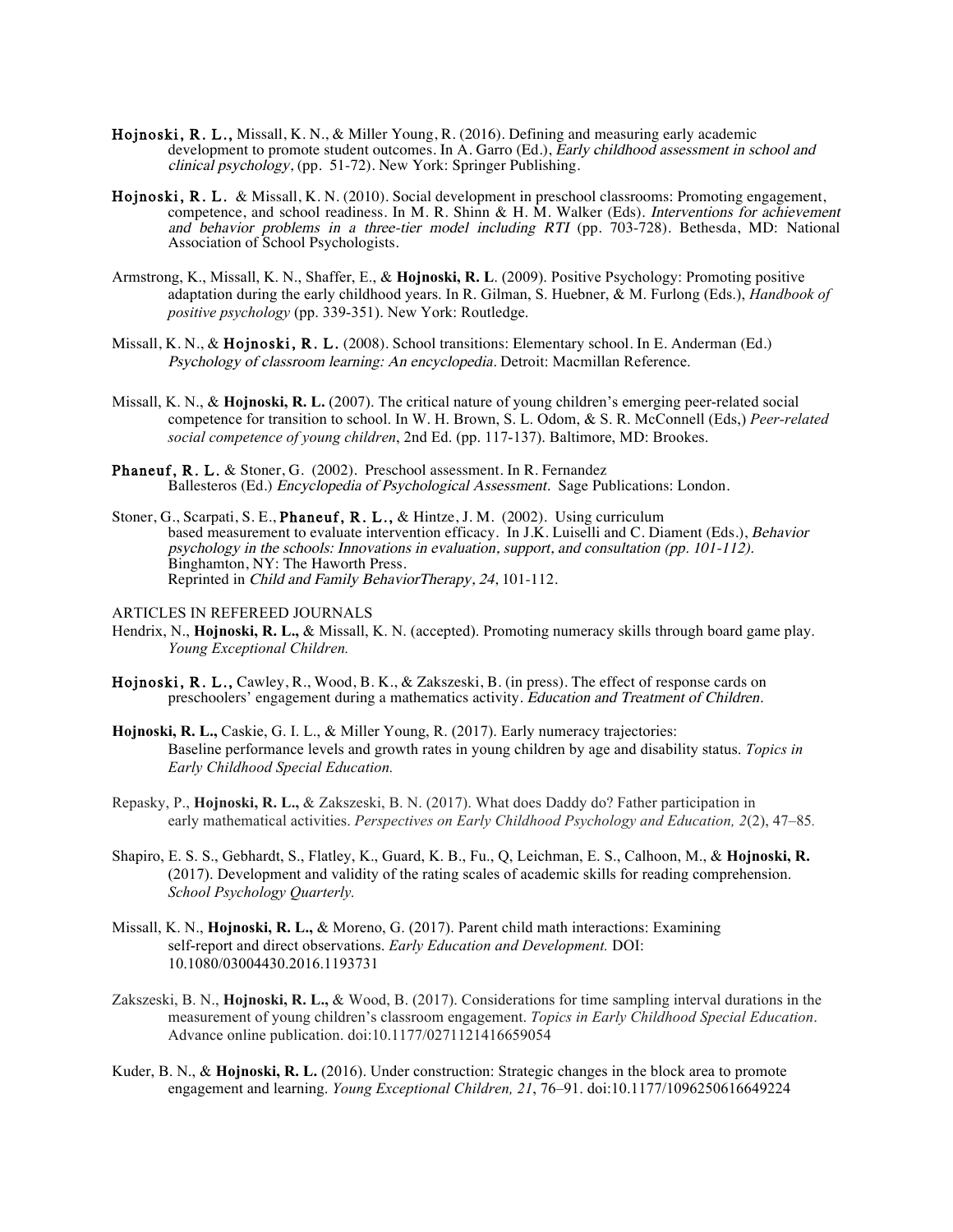- **Hojnoski, R. L.,** Polignano, J. C., & Columba, H. L. (2016). Increasing teacher mathematical talk during shared book reading in the preschool classroom: A pilot study. *Early Education and Development, 27,* 676-691.
- Laracy, S., **Hojnoski, R. L.,** Dever, B. (2016). Assessing the classification accuracy of early numeracy curriculum-based measures using receiver operating characteristic analysis. *Assessment for Effective Intervention, 41,* 172-183.
- Pollack, B., **Hojnoski, R**., DuPaul, G. J., Kern, L. (2016). Play behavior differences among preschoolers with ADHD: Impact of comorbid ODD and anxiety. *Journal of Psychopathology and Behavioral Assessment, 38,* 66-75.
- Wood, B. K., **Hojnoski, R. L.,** Laracy, S. D., & Olson, C. L. (2016). Comparison of observational methods and their relation to ratings of engagement in young children, *Topics in Early Childhood Special Education*. 35, 211-222
- Missall, K. N., **Hojnoski, R. L.,** Caskie, G., & Repasky, P. (2015). Examining home numeracy environments of preschoolers: Relations between mathematical activities, parent mathematical beliefs, and early mathematical skills. *Early Education and Development, 26, 356-376.*
- Hojnoski, R. L., Columba, L., & Polignano, J. C. (2014). Embedding Mathematical Dialogue in Parent Child Shared Book Reading: A Preliminary Investigation. *Early Education and Development, 25, 469-492.*
- Vilardo, B. A., DuPaul, G. J., Kern, L., & **Hojnoski, R. L.** (2013). Cross-age peer coaching: Enhancing the peer interactions of children exhibiting symptoms of ADHD. *Child and Family Behavior Therapy, 35, 63- 81.*
- Columba, L., **Hojnoski, R.,** & Polignano, J. (2013). How big is humongous? Mathematics conversations. *Mathematics Teaching-Research Journal, 6,* 22-35.
- **Hojnoski, R. L.,** & Wood, B. K., (2012). Challenging behavior and early academic skill development: An integrated approach to assessment and intervention. *Young Exceptional Children, 15,* 29-40*.*
- Polignano, J. C., & **Hojnoski, R. L.** (2012). Preliminary evidence of the technical adequacy of additional curriculum-based measures for preschool mathematics. *Assessment for Effective Intervention, 37,* 70-83*.*
- Methe, S. A., Hojnoski, R., Clarke, B., Owens, B. B., Lilley, P. K., Politylo, B. C., White, K. M., & Marcotte, A. M. (2011). Innovations and future directions for early numeracy curriculum-based measurement: Commentary on the special series. Assessment for Effective Intervention, 36, 200-209.
- **Hojnoski, R. L.,** Silberglitt, B., & Floyd, R. G. (2009). Sensitivity to growth over time of the Preschool Numeracy Indicators with a sample of preschoolers in Head Start. *School Psychology Review*, 38. 402-418.
- **Hojnoski, R. L.,** Gischlar, K. L., & Missall, K. N. (2009). Improving child outcomes with data-based decision-making: Collecting data. *Young Exceptional Children. 12*, 32-44.
- **Hojnoski, R. L.,** Gischlar, K., L., & Missall, K. N. (2009). Improving child outcomes with data-based decision making: Graphing data. *Young Exceptional Children. 12*, 15-30.
- **Hojnoski, R. L.,** Caskie, G. I. L., Gischlar, K. L., Key, J. M., Barry, A., & Hughes, C. (2009). Data display: Preference, acceptability, and accuracy among urban Head Start teachers. *Journal of Early Intervention, 32,*  38-53*.*
- Gischlar, K. L., **Hojnoski, R. L.,** & Missall, K. N. (2009). Improving child outcomes with data-based decision making: Interpreting and using data. *Young Exceptional Children, 13*, 2-18.

**Hojnoski, R.L**., Margulies, A. S., Bose-Deakins, J., Barry, A., Sumara, K., & Harmon, J. (2008). Analysis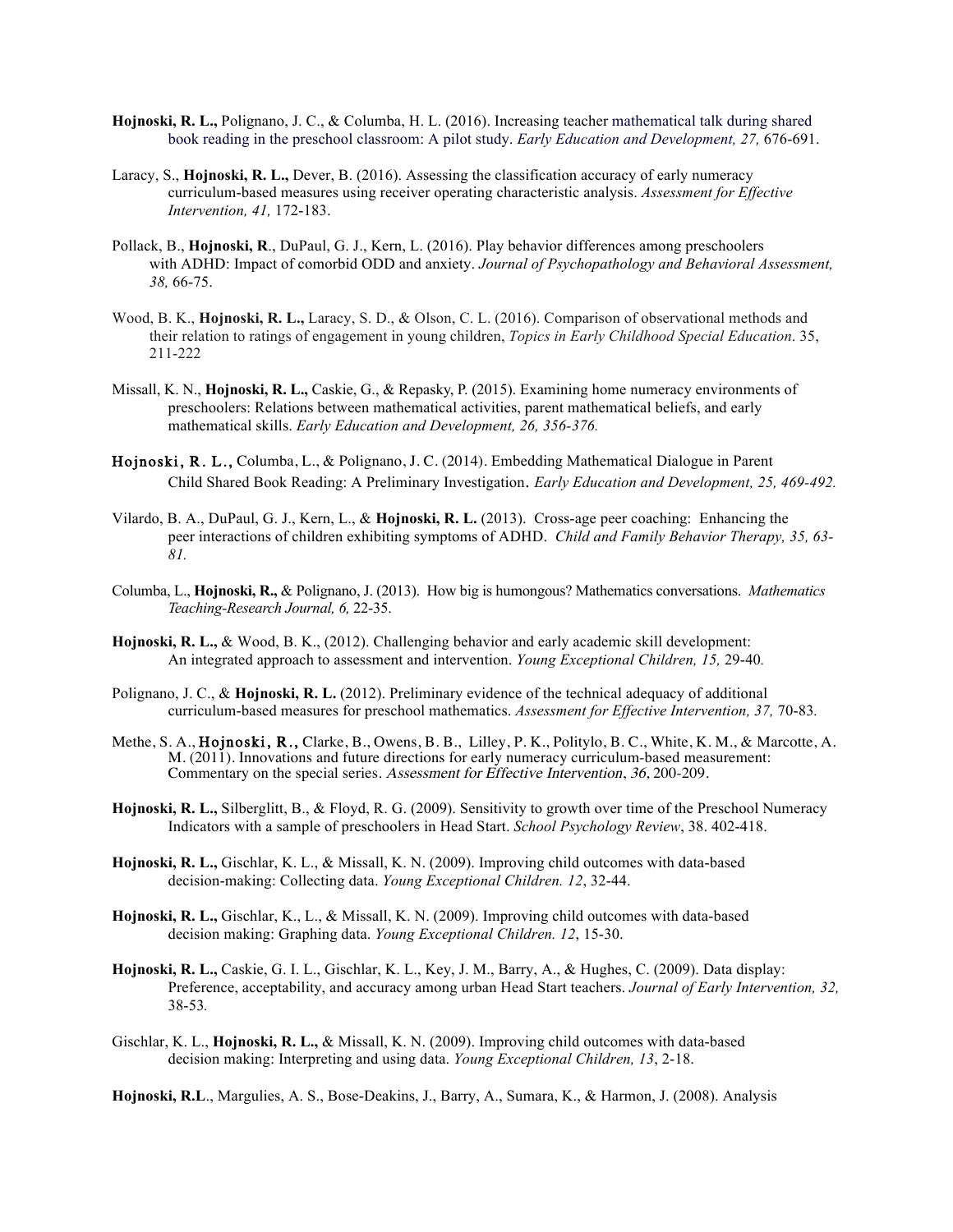of two early childhood education settings: Classroom variables and peer verbal interaction. *Journal of Research in Childhood Education, 23*, 193-209.

- Hojnoski, R.L., & Missall, K. (2007). Monitoring preschoolers language and early literacy growth and development. Young Exceptional Children, 10, 17-27.
- Hojnoski, R. L. (2007). Promising directions in school-based systems level consultation: A commentary on the article, "Has consultation achieved its primary preventive potential?" *Journal of Educational and Psychological Consultation, 17,* 157-163.
- Margulies, A.S., Floyd, R.G. & **Hojnoski, R.L.** (2007). Body size stigmatization: An examination of attitudes of African American preschool-age children attending Head Start. *Journal of Pediatric Psychology 33*, 487-496.
- Floyd, R. G., Hojnoski, R. L., & Key, J. M. (2006). Preliminary evidence of technical adequacy of the Preschool Numeracy Indicators. School Psychology Review, 35, 627-644.
- \*Hojnoski, R.L., & Missall, K. N. (2006). Addressing school readiness: Expanding school psychology in early education. School Psychology Review, 35, 602-614.
- Hojnoski, R. L., Morrison, R., Brown, M., & Matthews, W. J. (2006). Projective test use among school Psychologists: A survey and critique. Journal of Psychoeducational Assessment, <sup>24</sup>, 145-159.
- Floyd, R.G., Phaneuf, R.L., & Wilczynski, S.M. (2005). Measurement properties of indirect assessment methods for functional behavioral assessment: A review of research. School Psychology Review, 34, 58-73.
- Phaneuf, R.L. & Silberglitt, B. (2003). Tracking preschoolers' language and pre-literacy development using a general outcome measurement system: One education district's experience. Topics in Early Childhood Special Education, 23, 114-123.

\*Invited refereed article.

#### EDITED PUBLICATIONS

VanDerHeyden, A. Snyder, P., & Hojnoski, R. L. (Eds.) (2006). Integrating frameworks from early childhood intervention and school psychology to accelerate growth for all young children [Special series]. School Psychology Review, 35.

#### WORKING PAPERS

- **Hojnoski, R. L.,** Wood, B., & Missall, K. N. (under review). Measuring engagement in early education: Preliminary evidence for the Behavioral Observation of Students in Schools –Early Education (BOSS-EE).
- Van Voorhis, L., Mininger, K., Zakszeski, B. N., Ventresco, N., **Hojnoski, R. L.,** & Kline, D. *Searching for the education in educational apps: A corpus analysis.*
- **Hojnoski, R. L.,** Missall, K. N., & Hendrix, N. M. (in revision). *Parent and preschooler spatial and shape talk during play.*
- **Hojnoski, R. L.**, Miller Young, R., Zakszeski, B. N., & Chandler, L. (in revision). *Math talk in blended preschool classrooms.*
- Zakszeski, B. N., & **Hojnoski, R. L.** (in revision). Disentangling concurrent relations of numerosity comparison performance: The role of executive function.
- Zakszeski, B. N., & **Hojnoski, R. L.** (in revision). The approximate number system: Implications for early mathematical assessment?

#### HONORS AND AWARDS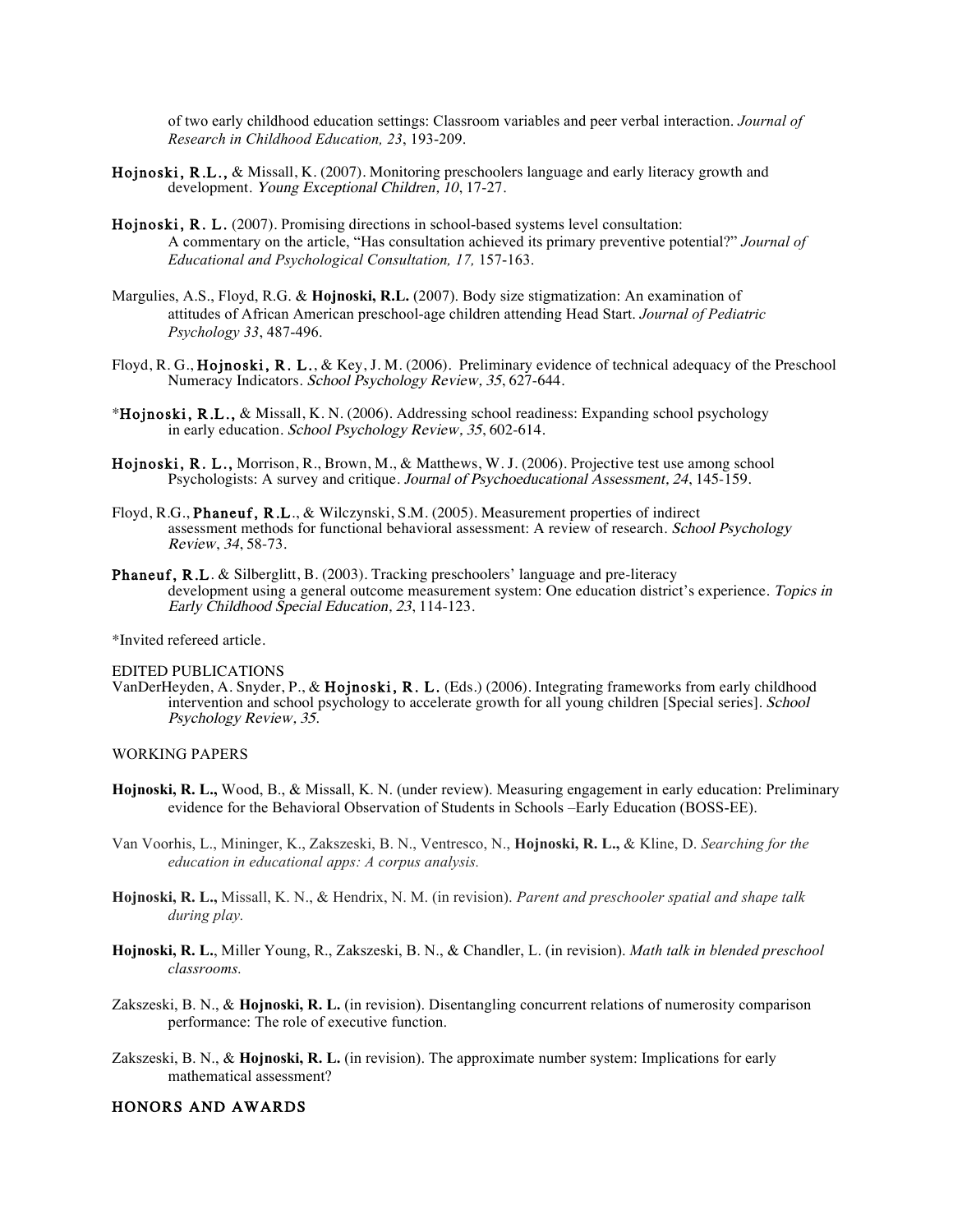Frank Hook Assistant Professorship, Lehigh University, 2010-2012.

# RESEARCH FUNDING

Institute for Education Sciences, Principal Investigator, *Imagine Matemáticas: A dual language approach to supporting young children's mathematical development,* submitted August 2017, \$1,314,101.

Institute for Education Sciences, Subcontract with Dr. Alisha Wackerlee Holman, University of Minnesota, Making Progress with Progress Monitoring: Developing Early Literacy and Language Individual Growth and Development Indicators as Progress Monitoring Tools, funded June 2016, \$136,871.

Early Career Award from the Society for the Study of School Psychology, Co-principal Investigator with Dr. Kristen Missall, University of Kentucky, Examining Caregiver Variables in the Development of Number Sense in Young Children, \$9,390. 2007-2011.

Council of the Directors of School Psychology Programs, Co-Principal Investigator with Dr. Patti Manz, Lehigh University, Review of Doctoral Training Programs with an Emphasis in Early Education, \$1,000. 2009.

# INSTITUTIONAL GRANTS

Lehigh University Collaborative Opportunity Research Grant, Co-Principal Investigator with Dr. Michael Spear, Lehigh University, *Building Technology to Understand and Support STEM Skills in Young Children,* \$50,212.00, 2016.

Lehigh University Faculty Research Grant, Co-Principal Investigator with Drs. Susan Woodhouse, Brenna Wood, Brook Sawyer, and Peggy Kong, Lehigh University, *A Family Support Approach to Promoting School Readiness: A Pilot Study,* \$5,726, 2016.

Lehigh University Faculty Research Grant, Co-Principal Investigator with Dr. Brenna Wood, *Initial Development of Behavioral Observation Tool for Use in Early Education Settings, \$*3,500, 2012.

Lehigh University Faculty Innovation Grant, Co-principal Investigator with Dr. Lynn Columba, Lehigh University, Using Shared Storybook Reading to Teach Mathematics in Preschool, \$23,350, 2010.

Lehigh University Faculty Research Grant, Principal Investigator, *Examining the Technical Adequacy of Early Mathematics Measures for Preschoolers*, \$1,500. 2010.

Lehigh University Faculty Research Grant, Principal Investigator, *Development and Piloting of a Parent Child* Intervention for Early Number Sense, \$2,500. 2008.

University of Memphis Faculty Research Grant, Principal Investigator, Field Validation of the Early Numeracy Indicators, \$3,700. 2005.

### EDITORIAL BOARD MEMBERSHIP

Editorial Board Member, Journal of School Psychology Editorial Board Member, School Psychology Quarterly Editorial Board Member, School Psychology Review Editorial Board Member, Assessment for Effective Intervention Editorial Board Member, Topics in Early Childhood Special Education Editorial Board Member, Journal of Early Intervention Editorial Board Member, Perspectives on Early Childhood Psychology and Education

### SCHOLARLY PRESENTATIONS

#### REFEREED PRESENTATIONS

- Zakszeski, B. N., **Hojnoski, R. L.,** Dever, B. V., DuPaul, G. J., & McClelland, M. M. (2018, February). *Examining viable contextual targets for supporting students' self-regulation development.* Paper presented at the National Association of School Psychologists annual convention, Chicago, IL.
- Ventresco, N. V., Zakszeski, B. N., **Hojnoski, R. L.,** Kline, D., Mininger, K., Van Voorhis, L., & Spear, M. (2018, February). *Spatial and Geometric Adventures: Deliberate design of an educational app.* Paper presented presentation at the National Association of School Psychologists annual convention, Chicago, IL.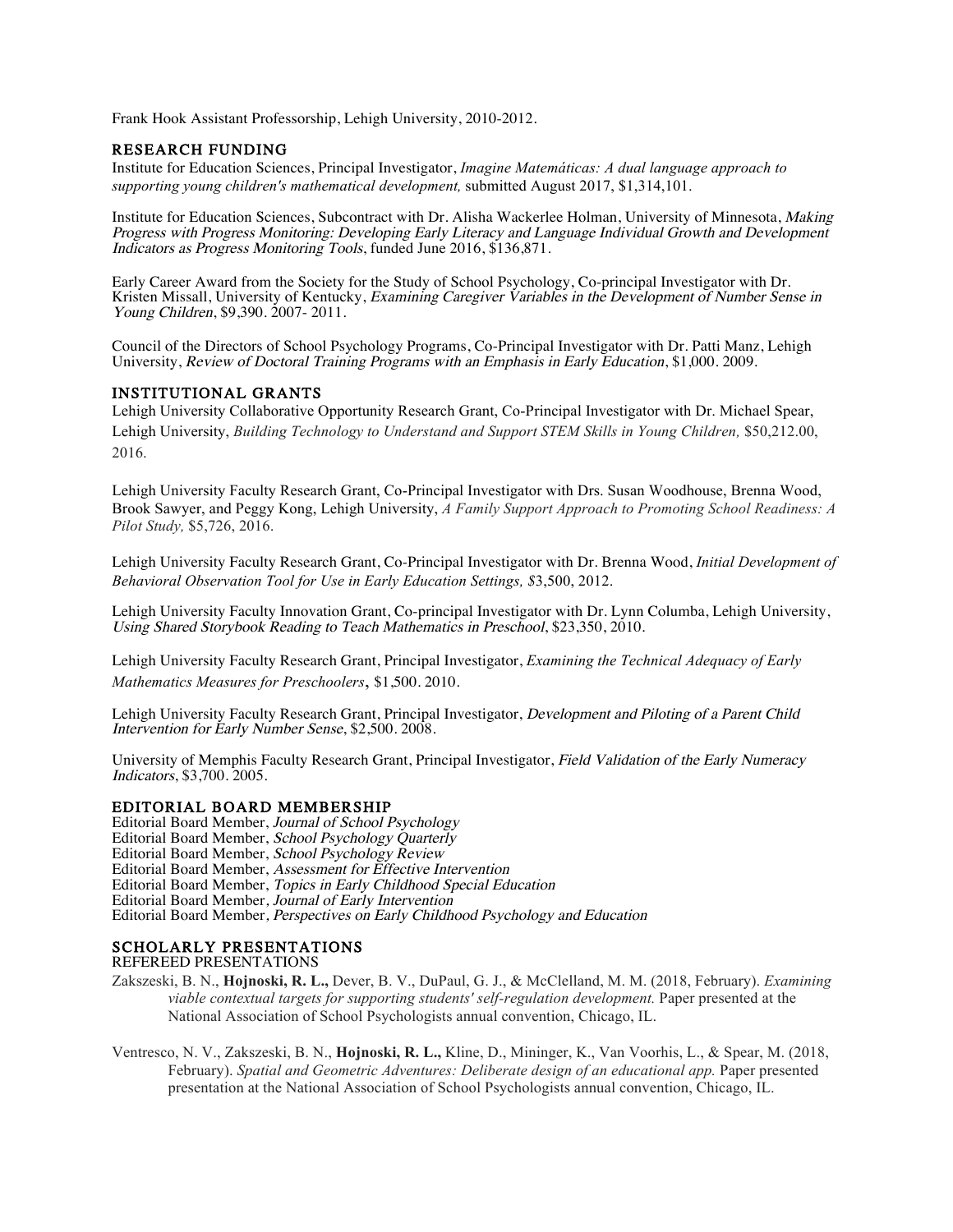- Van Voorhis, L., Mininger, K., Zakszeski, B. N., Ventresco, N., **Hojnoski, R. L.,** & Kline, D. (2018, February). *Searching for the education in educational apps: A corpus analysis.* Poster presented at the National Association of School Psychologists annual convention, Chicago, IL.
- **Hojnoski, R. L.,** Briesch, A. M., Wood, B. K., & Zakszeski, B. N. (2018, February). *Generalizability of behavior observations in early education.* Poster presented at the National Association of School Psychologists annual convention, Chicago, IL. Also presented at the Conference on Research Innovations in Early Intervention, San Diego, CA.
- Zakszeski, B. N., & **Hojnoski, R. L.** (2017, August). *Pathways to early academic competence: Relations among cognitive abilities in early childhood.* Poster presented at the 125<sup>th</sup> annual convention of the American Psychological Association, Washington, D.C.
- **Hojnoski, R. L.**, & Zakszeski, B. N. (2017, August). *Assessing spatial ability: Toward the development of a new tool.* Poster presented at the 125<sup>th</sup> annual convention of the American Psychological Association, Washington, D.C.
- **Hojnoski, R. L.**, & Zakszeski, B. N. (2017, February). *Exploring the approximate number system: Implications for early mathematical assessment.* Poster presented at the National Association of School Psychologists annual convention, San Antonio, TX.
- Zakszeski, B. N., **Hojnoski, R. L.**, & Wood, B. K. (2017, February). *Measurement error in the partial interval recording of interfering behaviors.* Poster presented at the National Association of School Psychologists annual convention, San Antonio, TX.
- Zakszeski, B. N., **Hojnoski, R. L.,** Spear, M., & Ventresco, N. E. (2016a, October). *Battle of the blocks: Virtual versus physical block-building in the promotion of young children's spatial and geometric skills.* Demonstration presented at the Society for Research in Child Development's Special Topic Meeting on Technology and Media in Children's Development, Irvine, CA.
- Zakszeski, B. N., **Hojnoski, R. L.,** Spear, M., & Ventresco, N. E. (2016b, October). *Children as virtual blockbuilders: Design, development, and usability of a 3-D block-building app.* Demonstration presented at the Society for Research in Child Development's Special Topic Meeting on Technology and Media in Children's Development, Irvine, CA.
- Hendrix, N., Hojnoski, R. L., & Missall, K. (2016, February). Examining math talk through shared book reading *intervention in the home.* Poster presented at the  $10<sup>th</sup>$  Biennial Conference on Research Innovations in Early Intervention, San Diego, CA.
- Hojnoski, R. L., Dennis, M., Kuder, B., & Polignano, J. (2016, February). Early intervention in mathematics: In search of a research design. Poster presented at the 10<sup>th</sup> Biennial Conference on Research Innovations in Early Intervention, San Diego, CA.
- Wood, B. K., **Hojnoski, R. L.,** & Laracy, S. D. (2016, February). *Engagement in young children with and without disabilities: An evaluation of direct observational methods.* Poster presented at the 10<sup>th</sup> Biennial Conference on Research Innovations in Early Intervention, San Diego, CA.
- Polignano, J. C., & **Hojnoski, R. L.** (2015, April). *Age-based sensitivity of the Individual Growth and Development Indicators – Early Numeracy*. Poster presented at the American Educational Research Association, Chicago, IL.
- Hojnoski, R.L., Missall, K. N., & Hendrix, N. (March, 2015). Promoting spatial development: Parent and preschooler talk during play. Poster presented at the biennial meeting of the Society for Research in Child Development. Philadelphia, PA.
- Columba, L., **Hojnoski, R.,** & Polignano, J. (February, 2015). *Effect of book type and teacher training on math talk during shared book reading in preschool classrooms.* Paper presented at the Research Council on Mathematics Learning, Las Vegas, NV.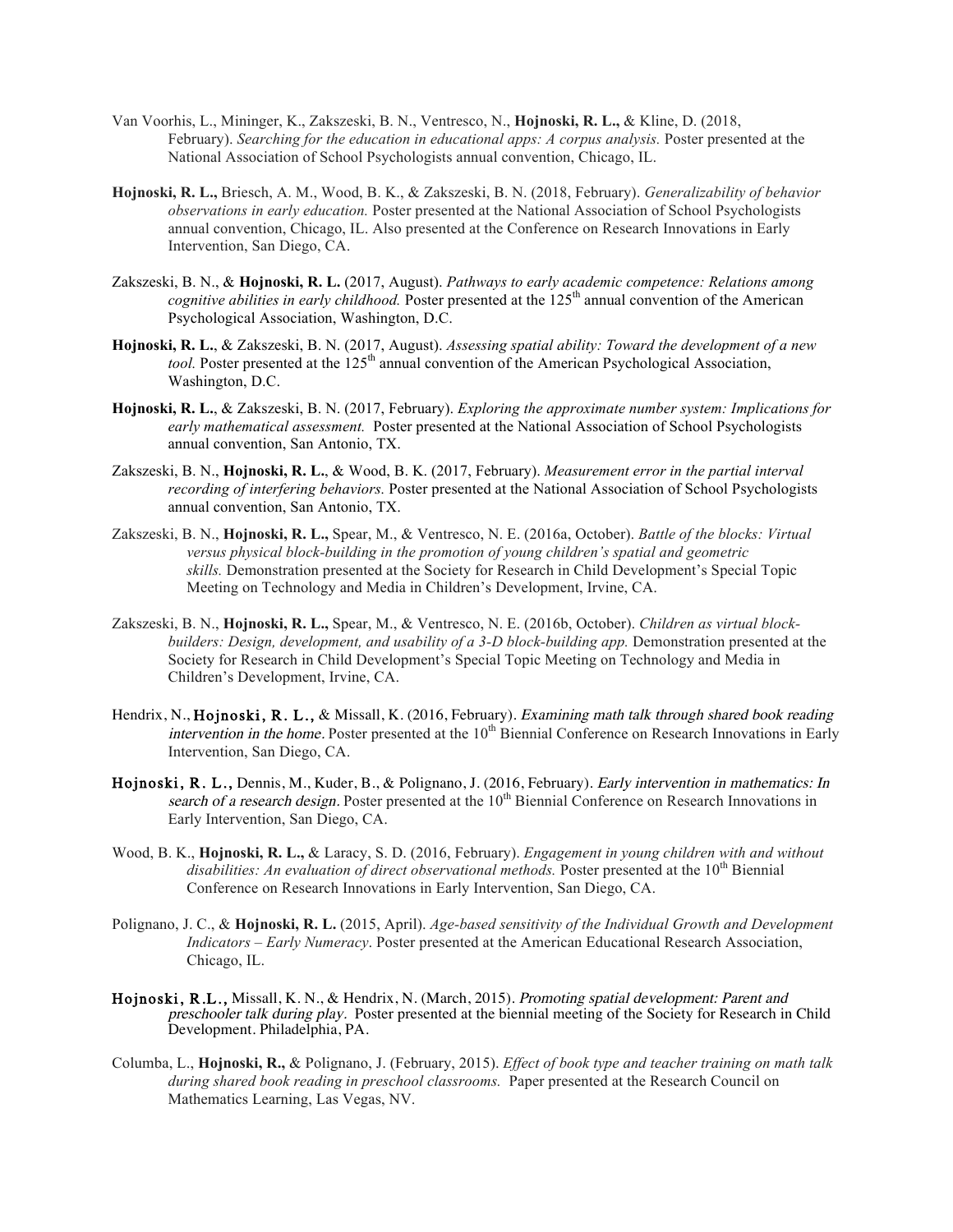- **Hojnoski, R. L.**, & Kuder, B. N. (2015, February). *Using five frames to promote number sense.* In S. M. Sheridan (Chair), *At the intersection: School psychology and early education and intervention.* Symposium presented at the National Association of School Psychologists annual convention, Orlando, FL.
- Kuder, B. N., Cawley, R. A., **Hojnoski, R. L.**, & Wood, B. K. (2015, February). *Using response cards to promote preschoolers' engagement during mathematics instruction.* Poster presented at the National Association of School Psychologists annual convention, Orlando, FL.
- Hojnoski, R. L., & Wood, B. K. (February, 2015). Not the BOSS, but the BOSS-EE: Measuring engagement in early education. Poster presented at the annual convention of the National Association of School Psychologists, Orlando, FL.
- Hojnoski, R. L., & Wood, B. K. (February, 2014). Measuring engagement in early education. Poster presented at the Conference on Research Innovations in Early Intervention. San Diego, CA.
- Pollack, B., **Hojnoski, R.,** DuPaul, G., & Kern, L. (February 2014). *Play behavior differences among preschoolers with ADHD and comorbid ODD and anxiety.* Poster presented at the National Association of School Psychologists annual conference, Washington, DC.
- Wood, B. K., **Hojnoski, R.L.,** & Olsen, C. (October, 2013). *Content validity of the BOSS-EE: Expert and practitioner review.* Poster presented at Council for Exceptional Children, Division of Early Childhood, 28<sup>th</sup> Annual Conference on Young Children with Special Needs and Their Families, San Francisco, CA.
- Buck, K. E., & **Hojnoski, R. L.** (February, 2013). *Effects of commercial board games on preschoolers' early number skills.* Poster presented at the annual meeting of the National Association of School Psychologists, San Francisco, CA.
- Wood, B. K., & **Hojnoski, R. L.** (October, 2012). *Initial step in the development of an early education behavioral observation tool.* Poster presented at the Council for Exceptional Children, Division of Early Childhood, 28<sup>th</sup> Annual Conference on Young Children with Special Needs and Their Families, Minneapolis, MN.
- **Hojnoski, R. L.** (September, 2012). *Technical adequacy of the Preschool Numeracy Indicators.* Poster presented at the 4th annual RTI Early Childhood Summit, Santa Ana Pueblo, NM.
- **Hojnoski, R. L.,** Caskie, G., Polignano, J., & Brittain, A. (June, 2012). *Curriculum-based assessment of early numeracy in preschoolers who speak Spanish as their primary language: Differences in performance and growth over time.* Poster presented at the Head Start Research Conference, Washington, DC.
- **Hojnoski, R. L.,** Polignano, J. C., & Brittain, S. (February, 2012). *Assessment of early numeracy in preschool children who speak Spanish as their primary language.* Poster presented at the annual meeting of the National Association of School Psychologists, Philadelphia, PA.
- Polignano, J. C., & **Hojnoski, R. L.** (February, 2012). *Additional curriculum-based measures for preschool mathematics.* Paper presented at the annual meeting of the National Association of School Psychologists, Philadelphia, PA.
- **Hojnoski, R. L.** (February, 2012). *Challenges in measuring early mathematics: Assessment practices and measurement research in Response to Intervention.* Paper presented at the Conference on Research Innovations in Early Childhood, San Diego, CA.
- **Hojnoski, R. L.,** & Polignano, J. C. (February, 2012). *Promoting early mathematics through shared storybook reading at home and preschool.* Poster presented at the Conference on Research Innovations in Early Childhood, San Diego, CA.
- **Hojnoski, R. L.,** Polignano, J. C., & Columba, H. L. (November, 2011). *Using shared storybook reading to promote early mathematics at home and preschool.* Paper presented at the Council for Exceptional Children, Division of Early Childhood, 27<sup>th</sup> Annual Conference on Young Children with Special Needs and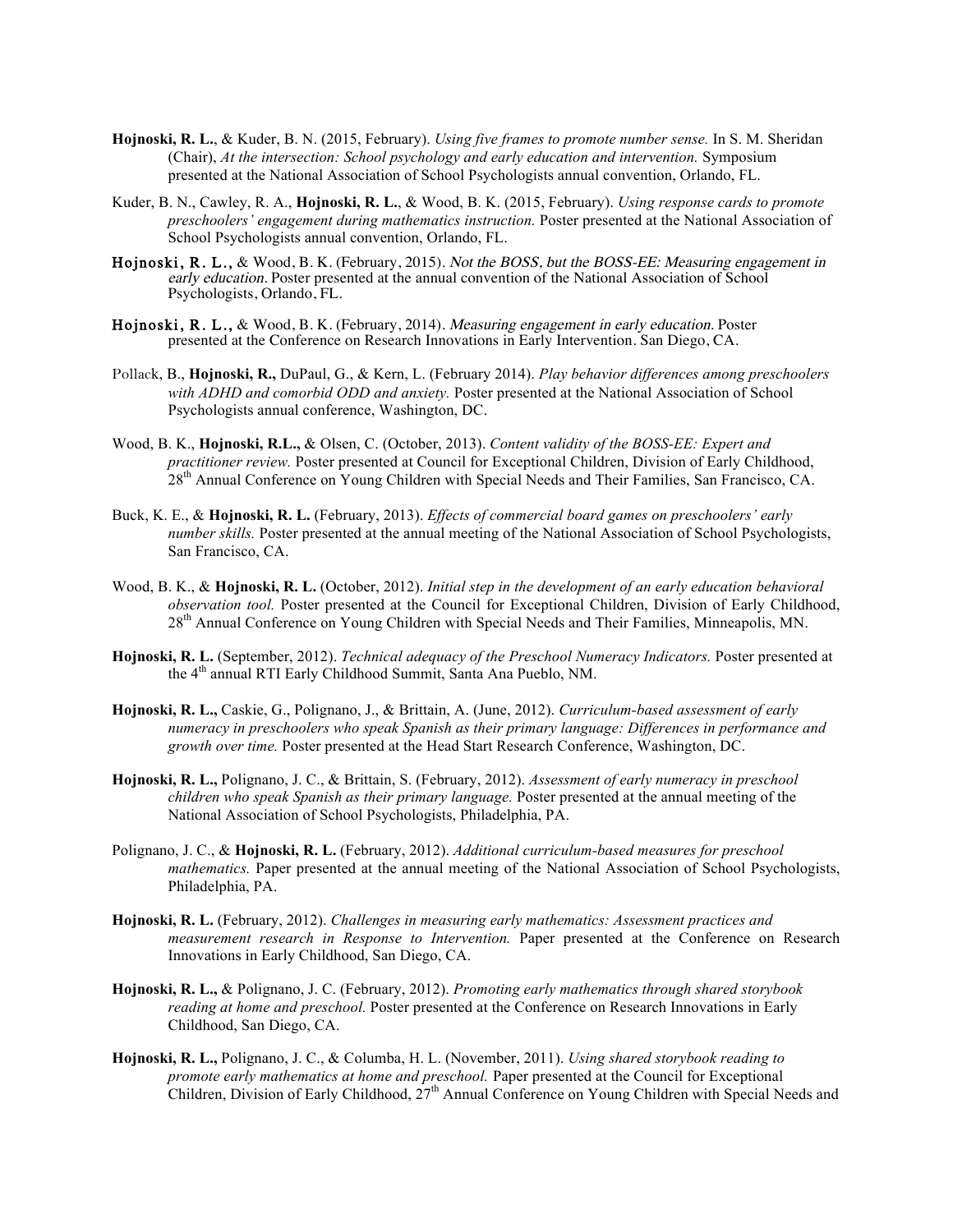Their Families, National Harbor, MD.

- **Hojnoski, R. L.,** Miller Young, R., & Chandler, L. (November, 2011). *Early math in preschool classrooms: Examining practices and exploring possibilities.* Poster presented at the Council for Exceptional Children, Division of Early Childhood, 27<sup>th</sup> Annual Conference on young Children with Special Needs and Their Families, National Harbor, MD.
- **Hojnoski, R. L**., Missall, K. N., Gray, L., & Moreano, G. (November, 2011). *Parent and child mathematical interactions in a sample of Hispanic families.* Poster presented at the Council for Exceptional Children, Division of Early Childhood,  $27<sup>th</sup>$  Annual Conference on young Children with Special Needs and Their Families, National Harbor, MD.

Hojnoski, R. L., & Missall, K. N. (November, 2011). Data-based decision making for early mathematics: Linking

assessment and instruction. Paper presented at the Council for Exceptional Children, Division of Early Childhood,  $27<sup>th</sup>$  Annual Conference on young Children with Special Needs and Their Families, National Harbor, MD.

- Columba, H. L., **Hojnoski, R. L.,** & Polignano, J. C. (April, 2011). *Strategies for embedding mathematical discourse through shared storybook reading.* Paper presented at the annual meeting of the National Council of Supervisors of Mathematics, Indianapolis, IN.
- Columba, H. L., **Hojnoski, R. L.,** & Polignano, J. C. (April, 2011). *Promoting students' "math talk" through shared reading.* Paper presented at the annual meeting of the National Council of Teachers of Mathematics, Indianapolis, IN.
- Columba, H. L., **Hojnoski, R. L.,** & Polignano, J. C. (March, 2011). *Mathematical discourse embedded in stories: A powerful tool to teach complex concepts in math.* Paper presented at the annual meeting of the Research Council on Mathematics Learning, Cincinnati, OH.
- Polignano, J. C. & **Hojnoski, R. L.** (2011, February). *The technical adequacy of a general outcome measure of geometry for preschool children*. Poster presented at the annual meeting of the National Association of School Psychologists. San Francisco.
- Columba, H. L., **Hojnoski, R. L.,** & Polignano, J. C. (January, 2011). *Promoting mathematical discourse through shared storybook reading.* Paper presented at the Association of Mathematics Teacher Educators, Irvine, CA.
- Columba, H. L., **Hojnoski, R. L.,** & Polignano, J. C. (November, 2010). *Embedding mathematical discourse in shared storybook reading for young learners*. Paper presented at the School Science and Mathematics Association, Ft. Myers, FL.
- **Hojnoski, R. L.,** & Missall, K. N. (October, 2010). *One, two, three: A CBM framework for assessing mathematics in preschool.* Paper presented at the Council for Exceptional Children, Division of Early Childhood, 26<sup>th</sup> Annual Conference on young Children with Special Needs and Their Families, Kansas City, MO.
- **Hojnoski, R. L.,** Key, J. M., & Caskie, G. I. L. (June 2010). *The effect of an early mathematics intervention with preschoolers in Head Start.* Poster presented at the Head Start National Research Conference, Washington, D.C.
- **Hojnoski, R. L.,** Missall, K. N., Windham, H., Snow, L., Navin O'Meara, C., McColley, C. (2010, March). *Data-based Decision Making in Preschool: Promoting Early Academic Success.* Symposium presented at the annual meeting of the National Association of School Psychologists, Chicago, IL.
- **Hojnoski, R. L.,** & Polignano, J. (March, 2010). *Embedding mathematical discourse in shared storybook reading.*  Poster presented at the annual meeting of the National Association of School Psychologists, Chicago, IL.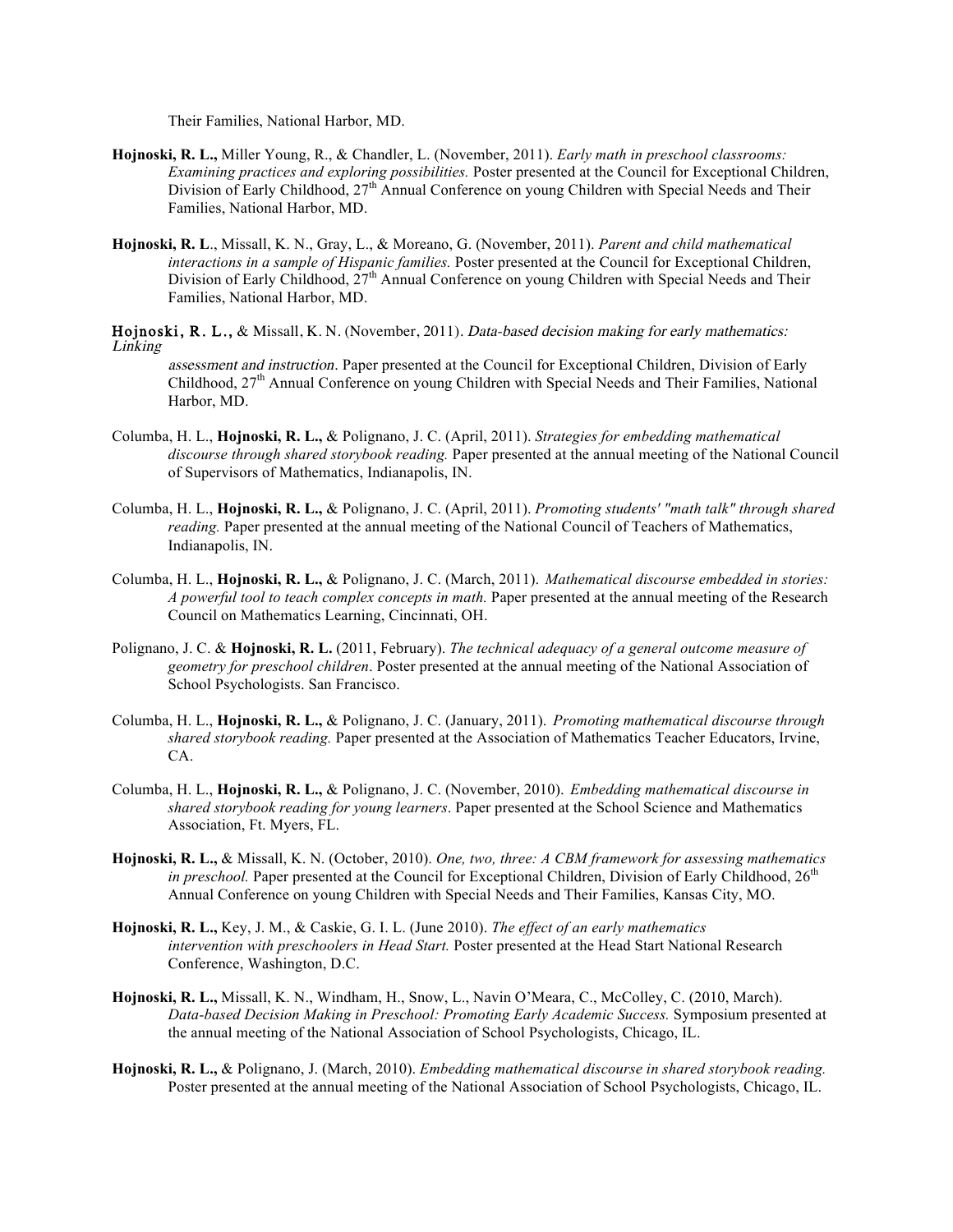- Missall, K. N., Hojnoski, R. L., & Gray, L. (2010, February). Preliminary investigation of the home numeracy environment and early math performance. Poster presented at the biennial meeting of the Conference on Research Innovations in Early Intervention. San Diego, CA.
- Columba, L., **Hojnoski, R.,** & Polignano, J. C. (2009, October). *Promoting mathematical discourse through shared reading*. Paper presented at the annual meeting of the School Science and Mathematics Association. Reno, Nevada.
- Gray, L., Missall, K. N., & Hojnoski, R. L. (2009, October). School readiness: Caregiver behaviors of high and low-performing children. Poster presented at the Council for Exceptional Children, Division of Early Childhood, 25<sup>*M*</sup> Annual Conference on young Children with Special Needs and Their Families. Albuquerque, NM.
- Hojnoski, R. L., Missall, K. N., Thomas, M., & Polignano, J. (2009, April). What shall we play? Gender and early math performance. Poster presented at the biennial meeting of the Society for Research in Child Development. Denver, CO.
- Missall, K. N., & **Hojnoski, R. L.** (2009, February). *Early math development: The influence of caregiver actions and attitudes*. Paper presented at the annual meeting of the National Association of School Psychologists. Boston, MA.
- Thomas, L. B., **Hojnoski, R.,L.,** & Missall, K. N. (2009, February). *Caregiver beliefs and behaviors: Their relationship in early mathematics*. Poster presented at the annual meeting of the National Association of School Psychologists. Boston, MA.
- Thomas, M. K., Smith, A. A., Missall, K. N., & **Hojnoski, R. L.** (2009, February). *Relations among caregiver self-efficacy, self-efficacy building experiences, and child math performance.* Poster presented at the annual meeting of the National Association of School Psychologists, Boston, MA.
- Smith, A. A., Thomas, M. K., Missall, K. N., & **Hojnoski, R. L.** (2009, February). *Children's play with toys eliciting math talk and play.* Poster presented at the annual meeting of the National Association of School Psychologists, Boston, MA.
- Hojnoski, R. L. (2008, August). Further evidence for the Preschool Numeracy Indicators. Poster presented at the annual meeting of the American Psychological Association. Boston, MA.
- Hojnoski, R. L., Floyd, R, G., & Silberglitt, B. (2008, June). Field Validation of the Preschool Numeracy Indicators. Poster presented at the Head Start National Research Conference. Washington, D. C.
- Hojnoski, R. L., Floyd, R, G., & Silberglitt, B. (2008, February). Field Validation of the Preschool Numeracy Indicators. Poster presented at the biennial meeting of the Conference on Research Innovations in Early Intervention. San Diego, CA.
- Hughes, C., Benson, J., & Hojnoski, R. L. (2008, February). Caregiver variables and mathematical development in young children. Paper presented at the annual meeting of the National Association of School Psychologists, New Orleans, LA.
- Hojnoski, R., McGoey, K., Griffiths, A., Missall, K., & McConnell, S. (2007, March). Responding to school readiness: Expanding school psychology in early education. Symposium conducted at the annual meeting of the National Association of School Psychologists. New York, NY.
- Hojnoski, R., Floyd, R. G., & Silberglitt, B. (2007, March). Field validation of the Preschool Numeracy Indicators. Paper presented at the annual meeting of the National Association of School Psychologists. New York, NY.
- Margulies, A. S., **Hojnoski, R. P.,** & Floyd, R. G. (2006, August). *Body size stigmatization: Attitudes of children attending Head Start.* Poster presented at the annual meeting of the American Psychological Association. New Orleans, LA.
- Floyd, R. G., Key, J., & **Hojnoski, R. P**. (2006, March). *Measuring number skills in preschoolers with the Preschool Numeracy Indicators.* Paper presented at the annual meeting of the National Association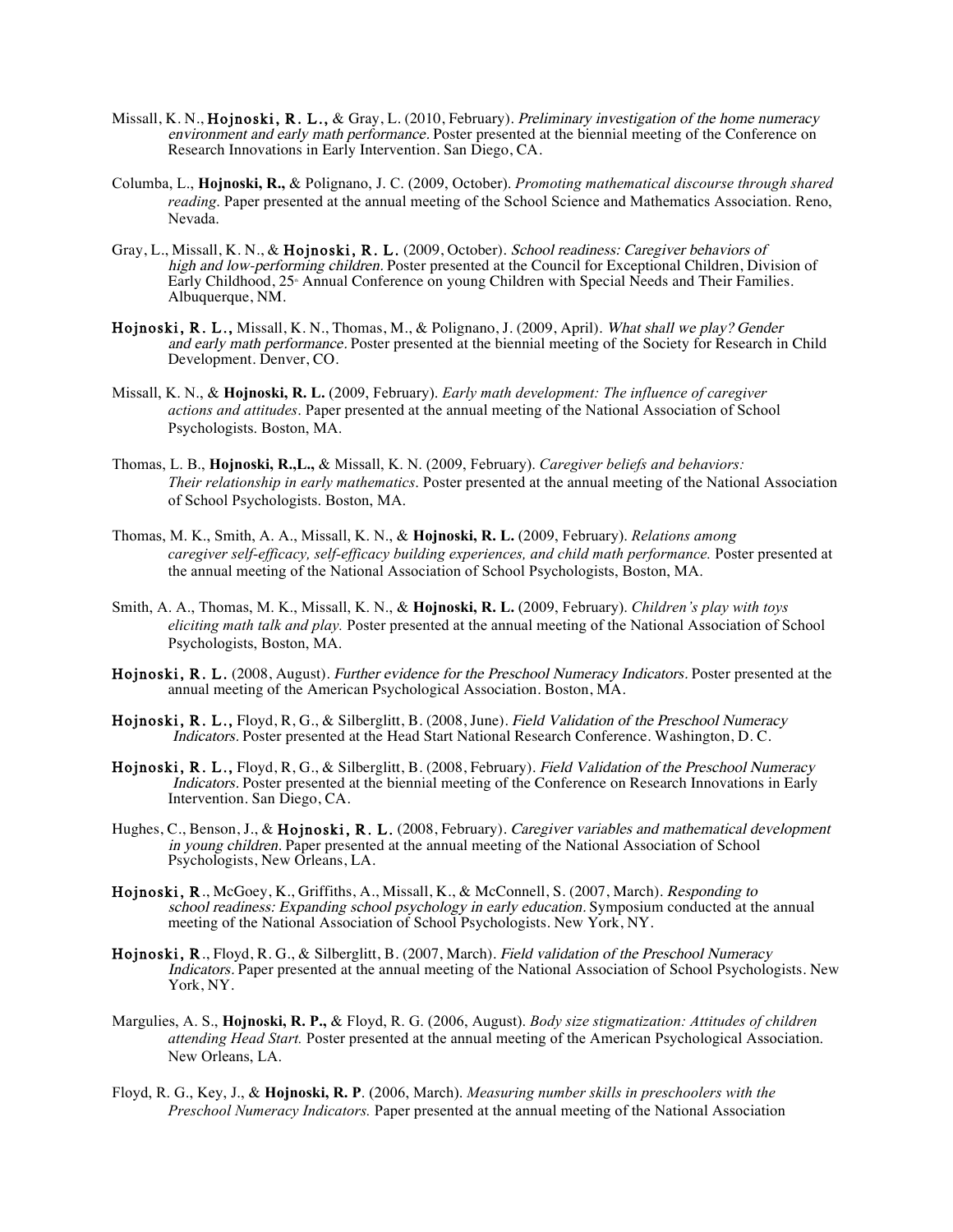of School Psychologists. Anaheim, CA.

- Ingram, E. L., & **Hojnoski, R. L.** (2006, February). *The relation between early reading achievement and peer social competence*. Poster presented at the regional meeting of the Council for Exceptional Children. Memphis, TN.
- Hojnoski, R. L. (2005, November). Measurement properties of the Early Numeracy Indicators. Paper presented at the Tennessee Association of School Psychologists Conference, Montgomery Bell State Park, TN.
- Margulies, A.S., Barry, A., & Phaneuf, R. L. (2005, August). Ecobehavioral analysis of early childhood education classrooms. Poster presented at the annual meeting of the American Psychological Association. Washington, D.C.
- Key, J. M., Barry, A., & Phaneuf, R. L. (2005, March). Head Start teacher preference for data display. Poster presented at the National Association of School Psychologists Annual Convention, Atlanta, GA.
- Phaneuf, R. L. (2005, February). Ecobehavioral analysis of two early childhood classrooms: Context variables and peer interaction across settings. Poster presented at the Pacific Coast Research Conference, Coronado, CA.
- Morrison, R., **Phaneuf, R. L.**, & Brown, M. (2004, April). *Best practices in assessment: The problem of* projective assessment in school psychology. Paper presented at the National Association of School Psychologists Annual Convention, Dallas, TX.
- Bose-Deakins, J. E., Sumara, K., & Phaneuf, R. L. (2004, April). Service, training, and research: A collaborative early school success team. Paper presented at the National Association of School Psychologists Annual Convention, Dallas, TX.
- Key, J. & Phaneuf, R. L. (2004, March). Environmental interventions to promote appropriate behavior in preschoolers. Paper presented at the National Association of School Psychologists Annual Convention, Dallas, TX.
- Phaneuf, R. L. & Favazzza, P.C. (2003, October). Selecting and measuring outcomes in early childhood special education. Poster session presented at the Division of Early Childhood Conference, Washington, D.C.
- Gibbons, K., Silberglitt, B., Phaneuf, R., & Howe, K. (2003, February). Creating and using a general outcome meassurement system from pre-school to grade 3: One education district's experience. Paper presented at the Pacific Coast Research Conference, La Jolla, CA.
- Phaneuf, R. & Stoner, G. (2003, February). Integrating functional assessment and ecological assessment: Designing interventions for young children. Poster session presented at the Pacific Coast Research Conference, La Jolla, CA.
- McConnell, S., Phaneuf, R., & Busse, D. (2002, December). Extending language and literacy assessment to diverse populations: IGDI training and evaluation. Paper presented at the Division of Early Childhood  $18<sup>a</sup>$ Annual International Conference on Young Children with Special Needs and Their Families. San Diego, CA.
- Phaneuf, R. L., & Stoner, G. (2002, September). Integrating functional and ecological assessment: Interventions for young children. Paper presented at the Behavior Analysis in Education Conference, Columbus, OH.
- Phaneuf, R. (2002, February). Promoting pro-social behavior in preschoolers: Integrating ecological assessment and antecedent manipulations. Paper presented at the annual convention of the National Association of School Psychologists, Chicago, IL.
- Phaneuf, R., Christ, T., Matthews, W., & Hintze, J. (2000, March). The role of expectancy in self-modeling behavior. Poster session presented at the annual convention of the National Association of School Psychologists, New Orleans, LA.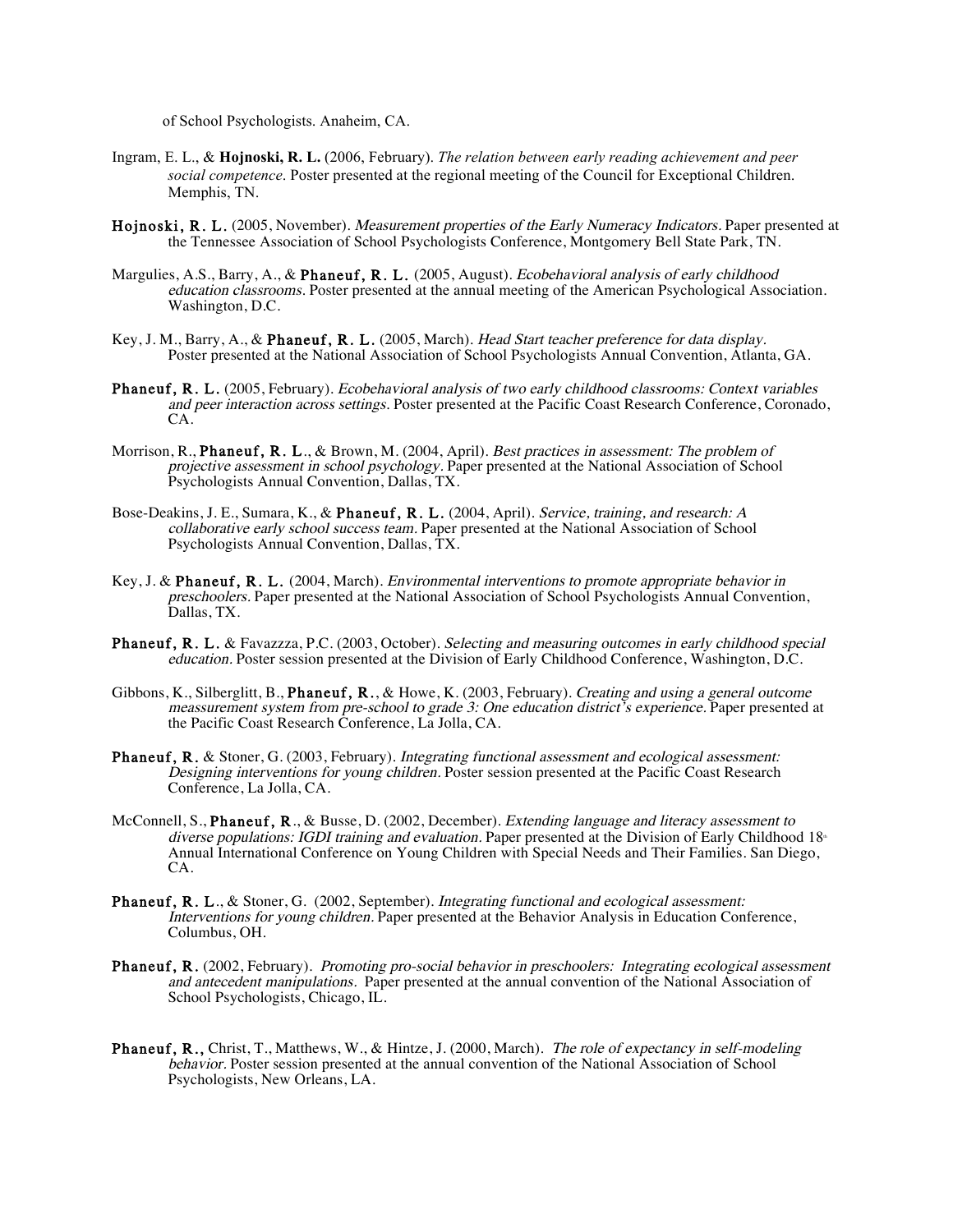- Phaneuf, R. & Christ, T. (1999, November). Contemporary assessment: Curriculum Based Measurement and functional assessment. Presentation at the regional conference of the Council for Exceptional Children, Worcester, MA.
- Phaneuf, R., Christ, T., Matthews, W., & Hintze, J. (1999, October). The role of expectancy in self-modeling behavior. Poster session presented at the Berkshire Conference on Behavior Analysis and Therapy, Amherst, MA.
- Stoner, G., Scarpati, S.E., Phaneuf, R.L., & Hintze, J.M. (1999, April). Evaluation of a controversial reading program using Curriculum Based Measurement. Poster session at the annual convention of the National Association of School Psychologists, Las Vegas, NV.
- **Phaneuf, R., Kelly, S., Dawdy, S., & Fisher, R. (1998, November). Working with special parent** populations: Challenges and considerations. Presentation at the Massachusetts Children's Trust Fund conference, A View From All Sides: New Perspectives on Parenting Education, Marlboro, MA.

### TEACHING AND RESEARCH ADVISING

COURSES TAUGHT

- SchP 404: Historical and Contemporary Issues in School Psychology
- SchP 412/431 School Consultation and practicum
- SchP 423/433 Behavioral Assessment and practicum
- SchP 425/435 Assessment and Intervention in Educational Consultation and practicum
- SchP 429: Doctoral Seminar: Early Intervention
- SchP 443 Certification Internship Supervision
- SchP 442 Doctoral Practicum Supervision
- SchP 444 Doctoral Internship Supervision
- SchP 496: Doctoral Seminar: Early Childhood Assessment
- Educ 402: Developmental Psychology
- Educ 403: Research
- Educ 451:Applied Principles of Cognitive Development
- Educ 461: Single Subject Research

# ADVISING

RESEARCH ADVISOR, ECKHART SCHOLAR PROJECT Rosalie Cawley (December, 2014) The Effect of Response Cards on Preschoolers' Engagement During a Mathematics Activity CHAIR, MASTER'S QUALIFYING PROJECTS Joy Polignano (June 2011) The Technical Adequacy of a General Outcome Measure of Geometry for Preschool Children LaReasa Gray (January 2012)

Parent-Child Interactions Among Hispanic Mothers and Preschool Children from Low-income Backgrounds: Patterns and Correlates of School Readiness

Kristen Carson (April 21012)

Effects of Epilepsy Severity and Gender on Positive Peer Interactions in Childhood Patrick Repasky (January 2013)

What Does Daddy do? Father Participation in Early Mathematical Activities Brittany Pollack (February 2014)

Play Behavior Differences Among Preschoolers with ADHD and Comorbid ODD and Anxiety Tamique Ridgard (August 2014)

Does the Boat Float: Caregiver-Child Science Interactions in Families from Ethnic Minority Backgrounds and Families from Low Income Backgrounds

Seth Laracy (December, 2014)

Assessing the Classification Accuracy of Early Numeracy Curriculum Based Measures Using Receiver Operating Curve Analysis

Brittany Kuder (September, 2015)

*Using Time Sampling to Measure Young Children's Classroom Engagement:* 

*Considerations for Interval Length*

Melanie Franklin (2016)

Comorbid ADHD and Anxiety in College Students: Implications for Response Inhibition and Cognitive Functioning.